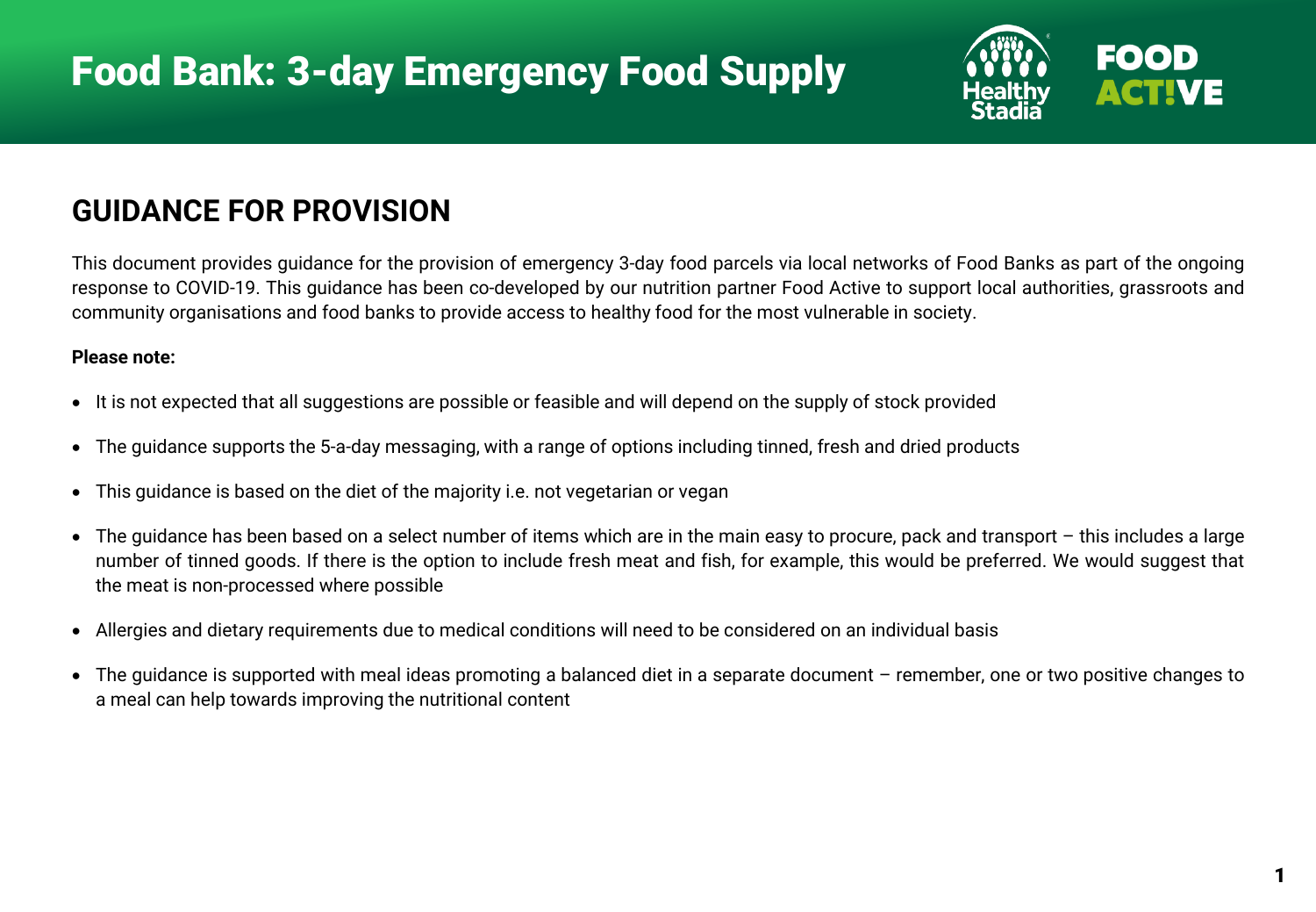

| <b>Item</b>                     | <b>Allocation</b>                                 | <b>Suggestions for improvement</b>                                                                                                                                                                                                                                                                                                                                                                                                                                   |  |
|---------------------------------|---------------------------------------------------|----------------------------------------------------------------------------------------------------------------------------------------------------------------------------------------------------------------------------------------------------------------------------------------------------------------------------------------------------------------------------------------------------------------------------------------------------------------------|--|
| <b>Cereal</b>                   | 500g/750g                                         | Low sugar and wholegrain cereals where possible. Suitable options include<br>$\bullet$<br>Shredded Wheat, Weetabix, Cheerio's, Bran Flakes (branded and own brand)<br>Porridge oats are a cheap and healthy option too<br>Avoid high sugar cereals such as Frosted Flakes, Crunchy Nut, Lion, Krave,<br>$\bullet$<br>Chocolate flavoured cereals such as Choco Shreddies/Coco Pops/Nesquik,<br>Granolas or Muesli flavoured with honey/golden syrup and dried fruit. |  |
| Soup (can/packet)               | $2 \times 400$ g tins                             | Try to choose low sugar and salt varieties where possible<br>$\bullet$<br>Try to choose mainly vegetable based soups such as Tomato, Mushroom or Carrot.<br>Limit 'cream of' soups which can be high in fat<br>Try to choose soups with added lentils and pulses such as Scotch Broth or Lentil<br>and Vegetable for added fibre and protein.                                                                                                                        |  |
| <b>Beans/spaghetti in sauce</b> | $2x \sim 400g$ tins                               | No added sugar/salt varieties where possible<br>$\bullet$<br>Avoid products with added meat, such as sausages                                                                                                                                                                                                                                                                                                                                                        |  |
| <b>Tomatoes/pasta sauce</b>     | $2 \times 410$ g tin and/or $\bullet$<br>500g jar | No added sugar/salt<br>Choose for tomato-based sauces with added vegetables where possible<br>Avoid creamy sauces such as cheese sauces and carbonara.                                                                                                                                                                                                                                                                                                               |  |
| <b>Vegetables (tinned)</b>      | 2 x 300-400g tins                                 | Plain in water, no sauces with added sugar/salt<br>$\bullet$<br>Variety is important so include different types of vegetables<br>$\bullet$                                                                                                                                                                                                                                                                                                                           |  |
| <b>Instant Mash</b>             | $\overline{1}x$ ~125g packet                      | Low salt varieties where possible<br>$\bullet$<br>Avoid varieties with added meat and cheese                                                                                                                                                                                                                                                                                                                                                                         |  |
| Meat (tinned)                   | 1 x 200-300g tin                                  | Choose leaner meats such as chicken breast, turkey or lean varieties of ham/pork<br>$\bullet$<br>where possible                                                                                                                                                                                                                                                                                                                                                      |  |
| Or Vegetarian                   | $2 \times 400$ g tins                             | Beans and pulses are a good source of plant protein and can be useful in bulking<br>out stews or soups. These include baked beans,<br>Choose unsalted and in water where possible                                                                                                                                                                                                                                                                                    |  |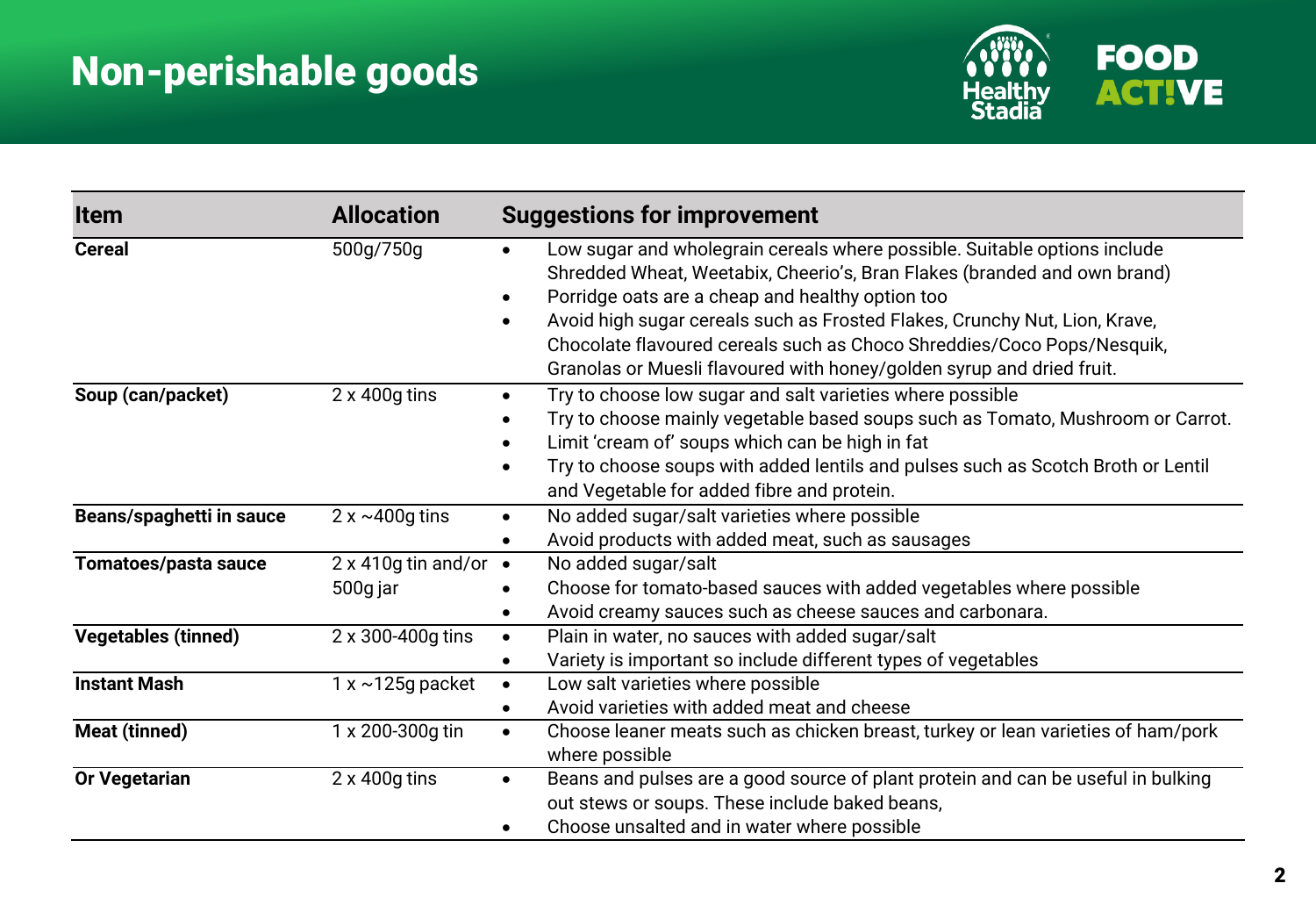

| Fish (tinned / jar)          | 1 x 125-200g tin        | Variety is important; try to include one oily fish per week<br>Some people prefer mackerel and sardines in tomato sauce, this is a great option |
|------------------------------|-------------------------|-------------------------------------------------------------------------------------------------------------------------------------------------|
|                              |                         | for variety and to increase intake of oily fish                                                                                                 |
| <b>Fruit (tinned)</b>        | $1 x \sim 400$ g tin    | In fruit/natural juice, not syrup<br>$\bullet$                                                                                                  |
|                              |                         | Variety is important                                                                                                                            |
| <b>Rice Pudding</b>          | 1 x 400g tin            | Low fat/sugar rice pudding, avoid chocolate flavours<br>$\bullet$                                                                               |
| <b>Biscuits</b>              | $1 x \sim 200$ g packet | Plain biscuits where possible<br>$\bullet$                                                                                                      |
|                              |                         | 'Thins' varieties                                                                                                                               |
|                              |                         | Wholegrain biscuits                                                                                                                             |
|                              |                         | Avoid large or chocolate coated biscuits                                                                                                        |
|                              |                         | Some good examples: Malted Milks, Rich Tea Classics, Digestives, Nice Biscuits,                                                                 |
|                              |                         | McVities 'Thins'                                                                                                                                |
| <b>Pasta or Rice</b>         | 500 <sub>g</sub>        | Wholegrain varieties of pasta where possible<br>$\bullet$                                                                                       |
|                              |                         | Easy cook wholegrain varieties of rice where possible (reduces cooking time)                                                                    |
| <b>Tea or Coffee</b>         | 40 bags/small jar       | Option of decaffeinated tea/coffee where possible<br>$\bullet$                                                                                  |
|                              |                         | Herbal decaffeinated teas where possible                                                                                                        |
| <b>Juice</b>                 | 1 x 1Ltr carton         | 100% unsweetened juice<br>$\bullet$                                                                                                             |
|                              |                         | No added sugar                                                                                                                                  |
|                              |                         | Portion size (150ml) estimates on carton                                                                                                        |
| <b>Milk UHT/powder</b>       | 1 x 1 Ltr carton        | Chose semi skimmed (green) or skimmed milk (red) where possible<br>$\bullet$                                                                    |
| Jam                          | 1 x 300-400g jar        | No added sugar or reduced sugar jams or marmalades where possible<br>$\bullet$                                                                  |
|                              |                         | Own brand varieties available but also Stute or Streamline<br>$\bullet$                                                                         |
| <b>Dried pasta and sauce</b> | 1 x 100g packet         | Avoid creamy or meat-based flavours such as macaroni cheese or cheese and<br>$\bullet$                                                          |
|                              |                         | bacon                                                                                                                                           |
|                              |                         | Choose tomato-based flavours where possible such as tomato and basil or spicy<br>arrabiata                                                      |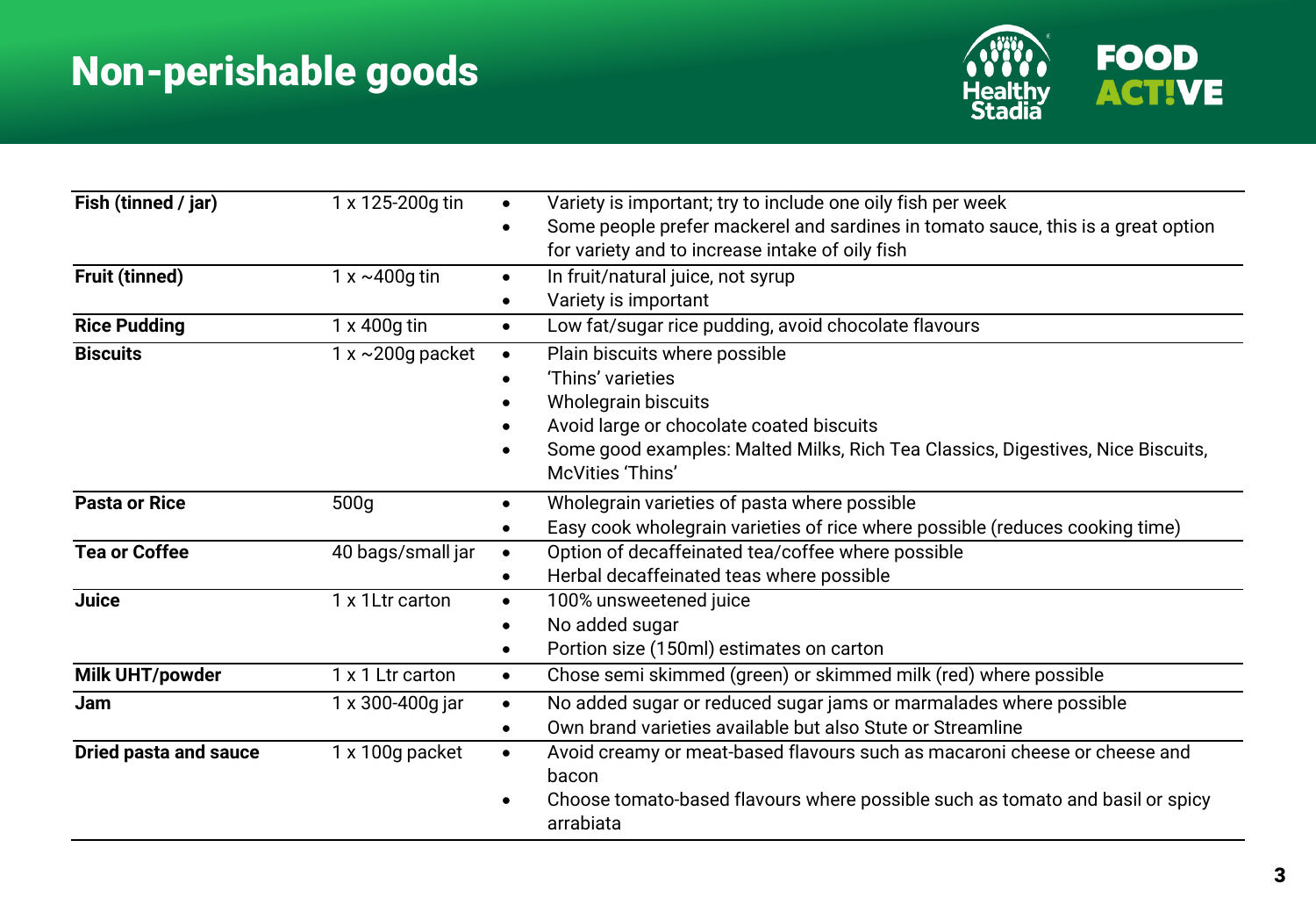# Non-perishable goods



| <b>Chocolate/Snacks</b> | 1 choice (volume<br>varies)                                                                 | Avoid large sharing bars of chocolate<br>Choose reduced sugar chocolate or sweets where possible.<br>Healthier options of chocolate bars/snacks include Milkyways, Milkybars, Fibre One<br>Chocolate Brownies, Mikado and Penguins.<br>Malt loaf<br>No added sugar/sugar free jelly pots<br>Rice cakes (not coated in chocolate or yogurt)<br>Baked crisps (avoid sharing packs) |
|-------------------------|---------------------------------------------------------------------------------------------|----------------------------------------------------------------------------------------------------------------------------------------------------------------------------------------------------------------------------------------------------------------------------------------------------------------------------------------------------------------------------------|
| <b>Cup A Soup</b>       | 1 x box (4 sachets) $\bullet$                                                               | Mixed nuts<br>Low fat/low salt varieties where possible. Own brand varieties possible but also<br>Bachelors (Slim a Soup)                                                                                                                                                                                                                                                        |
| <b>Noodles</b>          | 1 x 300g packet<br>$\bullet$<br>0R<br>1 x $\sim$ 80g packet of $\bullet$<br>instant noodles | Dried noodles:<br>Wholegrain varieties where possible<br>Instant noodles:<br>Avoid Ko-Lee, Mamma Pho Ga and Nissin Damae, Sharwood Noodles and Golden<br>Wonder instant noodles (high in salt and/or sugar)<br>Supermarket varieties, particularly Morrisons, Tesco and brand Maggi are lower                                                                                    |
|                         |                                                                                             | sugar and/or salt options.                                                                                                                                                                                                                                                                                                                                                       |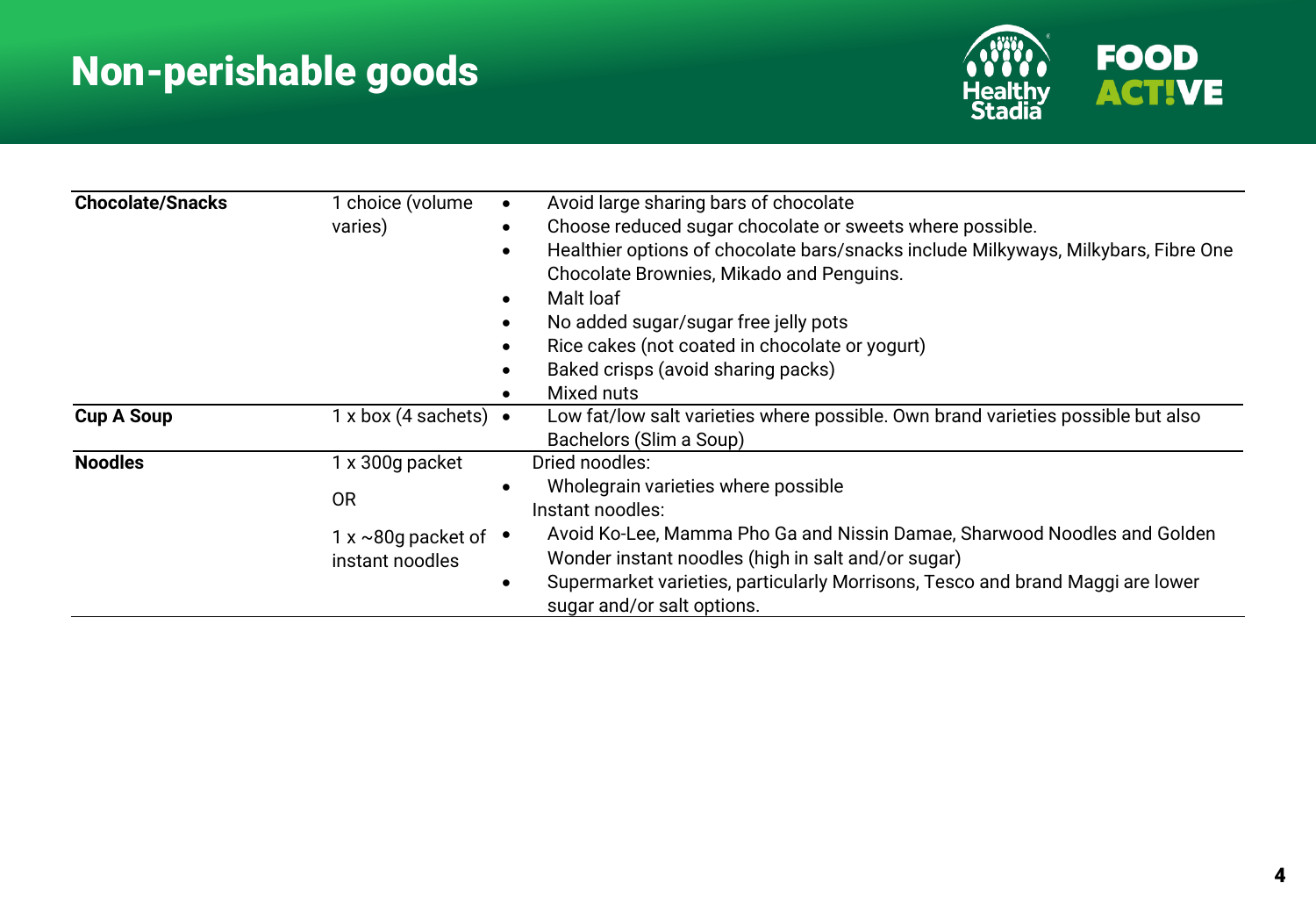# Perishable goods

Below is a list of some cheap, healthy and easy to cook items that you could include if you have access to and facilities to store and transport these goods



| Food                                                  | <b>Quantity</b>                    | <b>Suggestions</b>                                                                                                                                                                                                                                                                                                                                                                                                                                                                                                                                                                                                     |                                                                                |
|-------------------------------------------------------|------------------------------------|------------------------------------------------------------------------------------------------------------------------------------------------------------------------------------------------------------------------------------------------------------------------------------------------------------------------------------------------------------------------------------------------------------------------------------------------------------------------------------------------------------------------------------------------------------------------------------------------------------------------|--------------------------------------------------------------------------------|
| <b>Fruit pack</b>                                     | 2 options (2)<br>bunches or packs) | Variety is important to try to include some different options<br>Apples<br>Oranges<br><b>Bananas</b><br>Pears                                                                                                                                                                                                                                                                                                                                                                                                                                                                                                          | Plums<br>Kiwi<br>Peaches                                                       |
| Vegetable pack                                        | 3 options (1 pack,<br>1 box        | Variety is important to try to include some different options<br>Onions<br>Celery<br>Carrots<br>Cabbage<br>Garlic                                                                                                                                                                                                                                                                                                                                                                                                                                                                                                      | <b>Mushrooms</b><br>$\bullet$<br><b>Broccoli</b><br>Green beans<br>Cauliflower |
| Dairy products (eggs, fat<br>spreads, cheese, yogurt) |                                    | Small/medium/large Eggs (6 pack)<br>Choose reduced fat/spreads with unsaturated fat oils where possible including<br>olive oil, rapeseed oil, sunflower oil or vegetable oils. Clover, Flora, Bertolli are some<br>branded examples, and supermarkets often sell their own varieties.<br>Block of cheese (cheddar, red Leicester, double Gloucester, Edam, Soft cheese etc.)<br>$\bullet$<br>- choose reduced fat where possible<br>Yogurt pots - Choose lower sugar varieties where possible i.e: Light and Free Greek<br>Style Strawberry Yogurt, Activia or Ski yogurts. Avoid dessert-style yogurts and<br>mousses |                                                                                |
| <b>Bread</b>                                          | 1 unit (quantities<br>vary)        | Wholegrain varieties where possible<br>Sliced bread, tin loaf, baps/rolls, pitta breads, wraps, bagels                                                                                                                                                                                                                                                                                                                                                                                                                                                                                                                 |                                                                                |